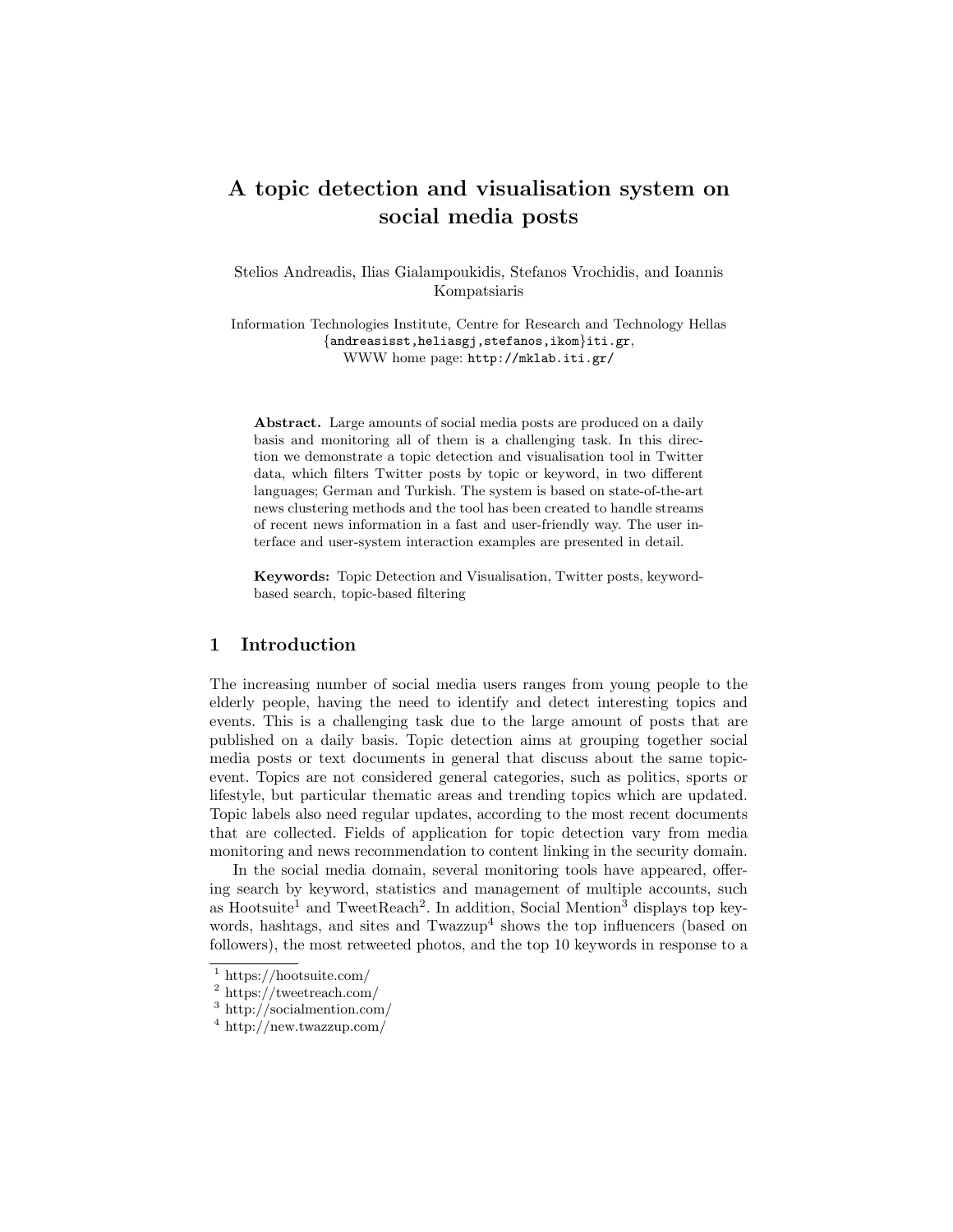search by query. Other tools that allow the social media user to handle efficiently large streams of posts include IceRocket, TweetDeck, Twitonomy, Followerwonk and SumAll. Contrary to these approaches, our tool is able to cluster a selection of recent social media posts by topic, as identified from a set of concepts that are assigned to each post. Each detected topic is visualised using a cloud of concepts and named entities, as identified in the collection. Moreover, the tool offers a language option and is able to filter results by a list of suggested keywords. The tool has been developed for the purposes of the H2020-KRISTINA<sup>5</sup> project, building on top of other relevant topic detection services (e.g.  $FPT-MULTISENSOR<sup>6</sup>$ ), hence the supported languages are German and Turkish.

Topic detection assumes a vector representation of a text document and is usually considered as a clustering problem [1], in absence of training sets. One of the most popular topic modeling methods is Latent Dirichlet Allocation (LDA), which requires as input the number of topics. On the other hand, density based approaches [2–4] do not require a priori knowledge of the number of clusters, but they are less effective than LDA in text clustering. Moreover, LDA has been generalised to nonparametric Bayesian approaches, such as the hierarchical Dirichlet process [5] and DP-means [6]. The estimation of the correct number of topics has been examined in [7], where the DBSCAN-Martingale has shown better performance than other state-of-the-art methods [8]. Other topic detection approaches in the social media domain involve graph-based approaches [9], where a graph clustering algorithm is applied on the graph of text documents and the decision, whether to link two social media posts or not, is based on the output of a classifier, which assigns or not the candidate items in the same cluster. Contrary to this graph-based approach, we cluster social media posts in an unsupervised way, using the DBSCAN-Martingale to estimate the number of clusters and then LDA to assign posts to topics.

Our paper is structured as follows. In Section 2 we describe the overall system architecture and we refer to the methods which are involved in the data analysis. In Section 3 we present the user interface of the topic detection tool, as well as user interaction modes with concrete usage scenarios.

# 2 Topic Detection System

The overall system architecture of our proposed tool is presented in Figure 1. The front page offers search by keyword as a database query. Our MongoDB database currently contains 48,589 tweets of 8 well-known journalism organizations in Germany and Turkey, crawled from May 2, 2017 up to now by exploiting the Twitter API<sup>7</sup>. Topic detection is a service, developed in Java, that builds on top of open source code<sup>8</sup>, which is based on the combination of density-based clustering with LDA, as proposed in [7]. The module estimates the number of

<sup>5</sup> http://kristina-project.eu/en/

<sup>6</sup> https://www.multisensorproject.eu/

<sup>7</sup> https://dev.twitter.com/

<sup>8</sup> https://github.com/MKLab-ITI/topic-detection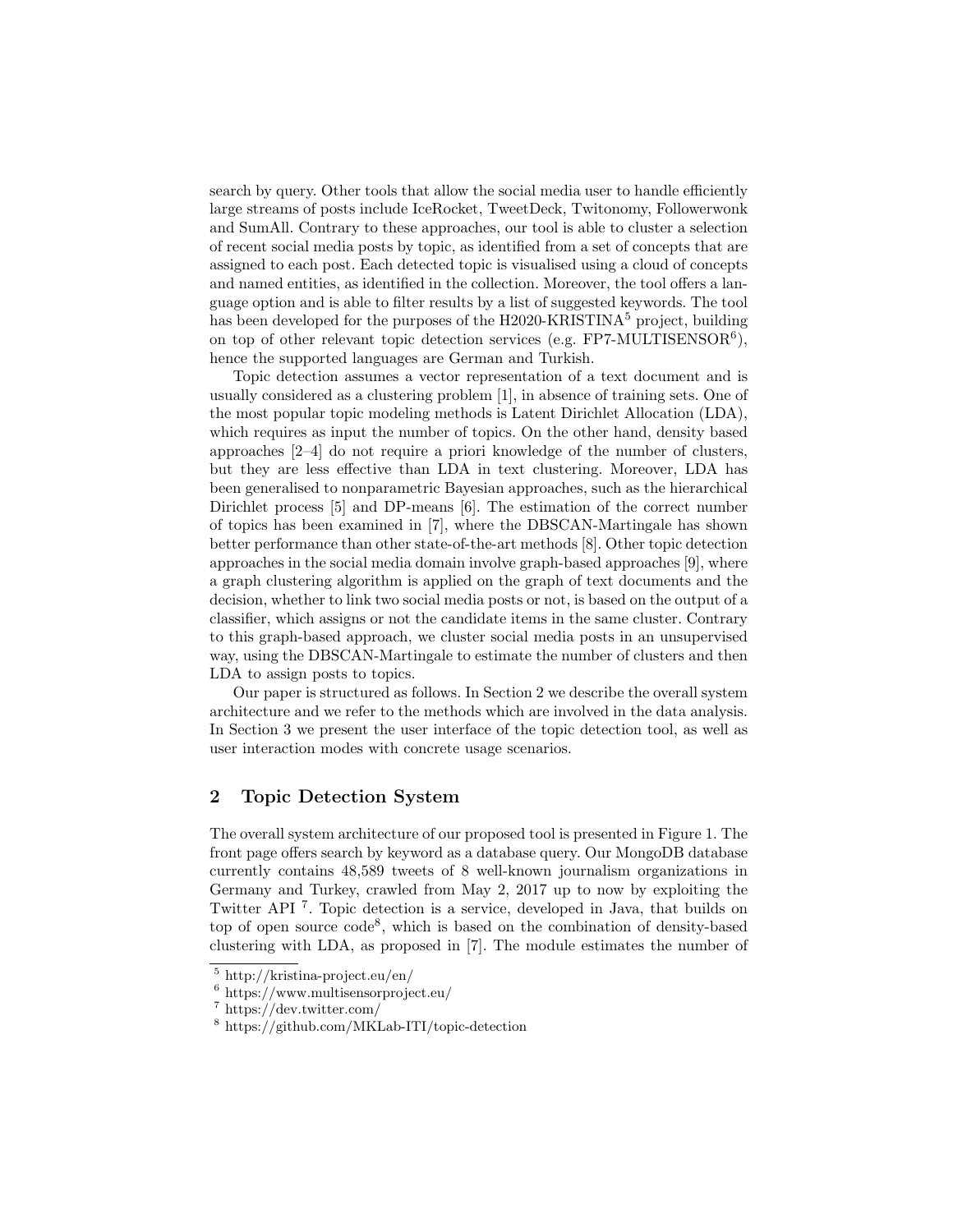

Fig. 1. System architecture

clusters (topics) and the estimation is followed by Latent Dirichlet Allocation [10], so as to assign social media posts to topics. Topic detection takes place either on the most recent (using a timeframe option) posts or on the ones that are provided by a search by keyword. The second approach has also been presented in [11], as query-based topic detection. Contrary to these approaches, the method is more efficient, since it has been recently observed that a faster version of the so called "DBSCAN-Martingale" [7] appears when sampling the density levels of DBSCAN from a skewed distribution rather than the uniform distribution [12].

# 3 Topic Detection Interface and Interaction Modes

Our Topic Detection Interface<sup>9</sup> has been designed to offer the end user an efficient and intuitive way to search for recent tweets of interest and to automatically identify topics in the resulted content. The application was implemented using common Web technologies, i.e. HTML5, CSS, JavaScript, jQuery, and PHP to communicate with the database, as well as the Kendo UI Core framework<sup>10</sup>.

#### 3.1 Topic detection Interface

The front page, as depicted in Figure 2, includes a one-line text input field, common to the user's experience of popular search engines. The user is able to type a set of keywords and then initiate a search for tweets that contain one or

 $9 \text{ http://mklab-services.iti.gr/KRISTINA\_topic\_detection/}$ 

<sup>10</sup> https://github.com/telerik/kendo-ui-core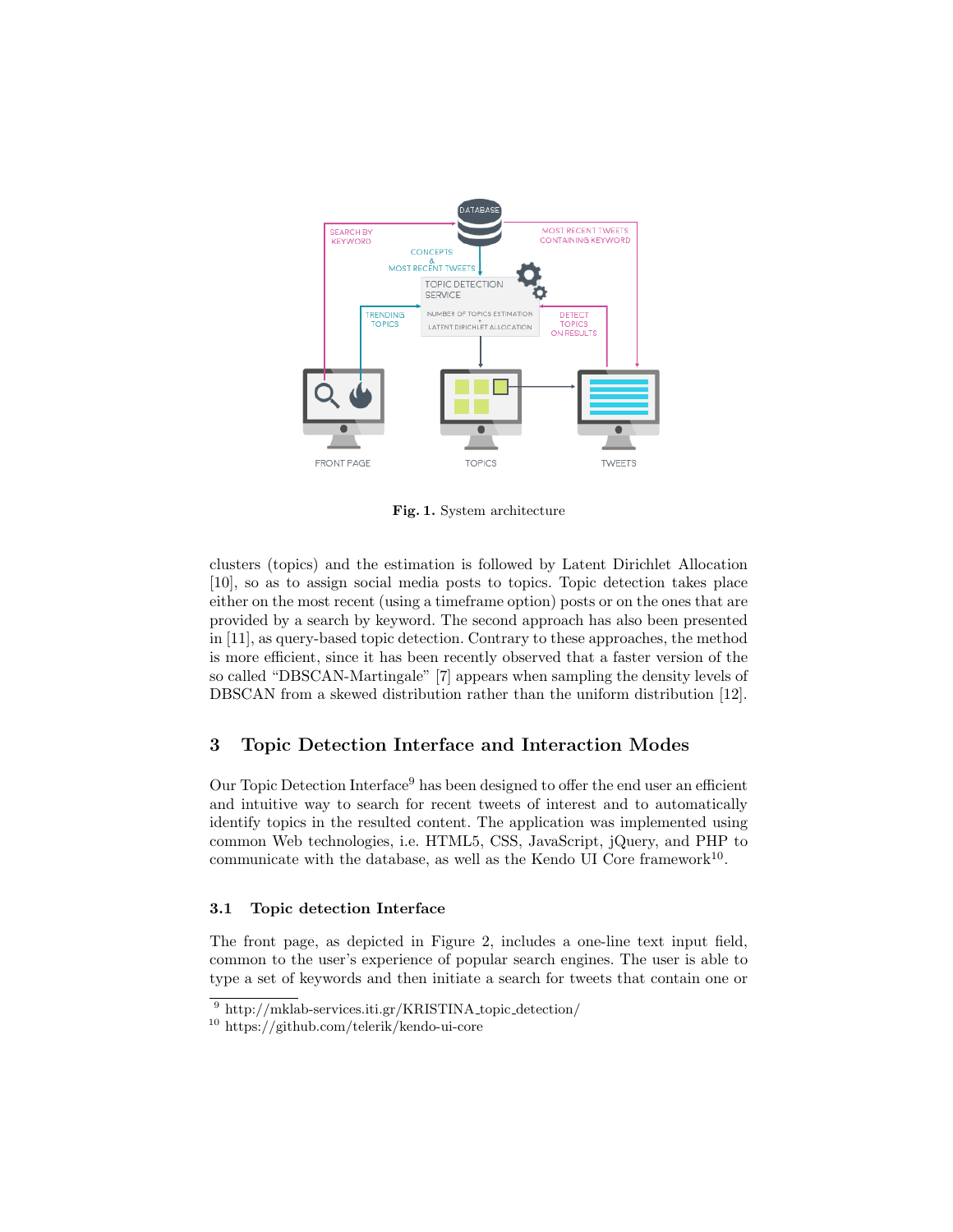

Fig. 2. Front page of the user interface

more of these keywords. Pressing Enter on keyboard or clicking the magnifier icon will navigate to the results page. Alternatively, by clicking the flame button under the search input field, the user can visit the trending topics, which will be described later in this section.

The results page, shown in Figures 3 and 4, consists of two basic components; a toolbar on top of the user interface that can be seen in detail in Figure 3 and the main panel that covers most of the page. Describing the toolbar from left to right, there is a logo that returns to the front page, a text input field to facilitate more searches and the number of results, either tweets or topics. Moreover, the toolbar includes a dropdown selection of keywords that will be explained along with the topic detection and a dropdown module to select language. The default language is German, but the user also has the option to perform search or topic detection in Turkish.

Regarding the main panel, the outcome of the search is shown as a list of white boxes, where every box represents a tweet (Figure 4). Please note here that the user interface connects directly to the database and finds the five hundred most recent posts that include any of the keywords defined by the user. For each tweet, a variety of information is presented. In detail, the main text of the post, together with images or active links if existing, the username of the author, which links to the user account's Twitter page, the date when the tweet was published, and a link to the original post in Twitter (by clicking on the grey Twitter icon). All results are sorted by their creation date, from most recent tweet to oldest.

After search results are displayed, the user is provided with two different options, in the form of two buttons on the right. The first button with the flame icon navigates to the trending topics, while the second button performs topic detection on the resulted tweets. When the latter is clicked, the topic detection service is called, receiving the ids of the tweets as input and returns the topics detected. Then, tweets are removed and the main panel is filled with topics in a grid-like view (Figure 3). Each topic is represented as a square, white box with its most frequent concepts or named entities, as extracted in the context of the H2020-KRISTINA project, in a colorful word cloud, where the more recurring terms appear in larger font. These terms are also added to the aforementioned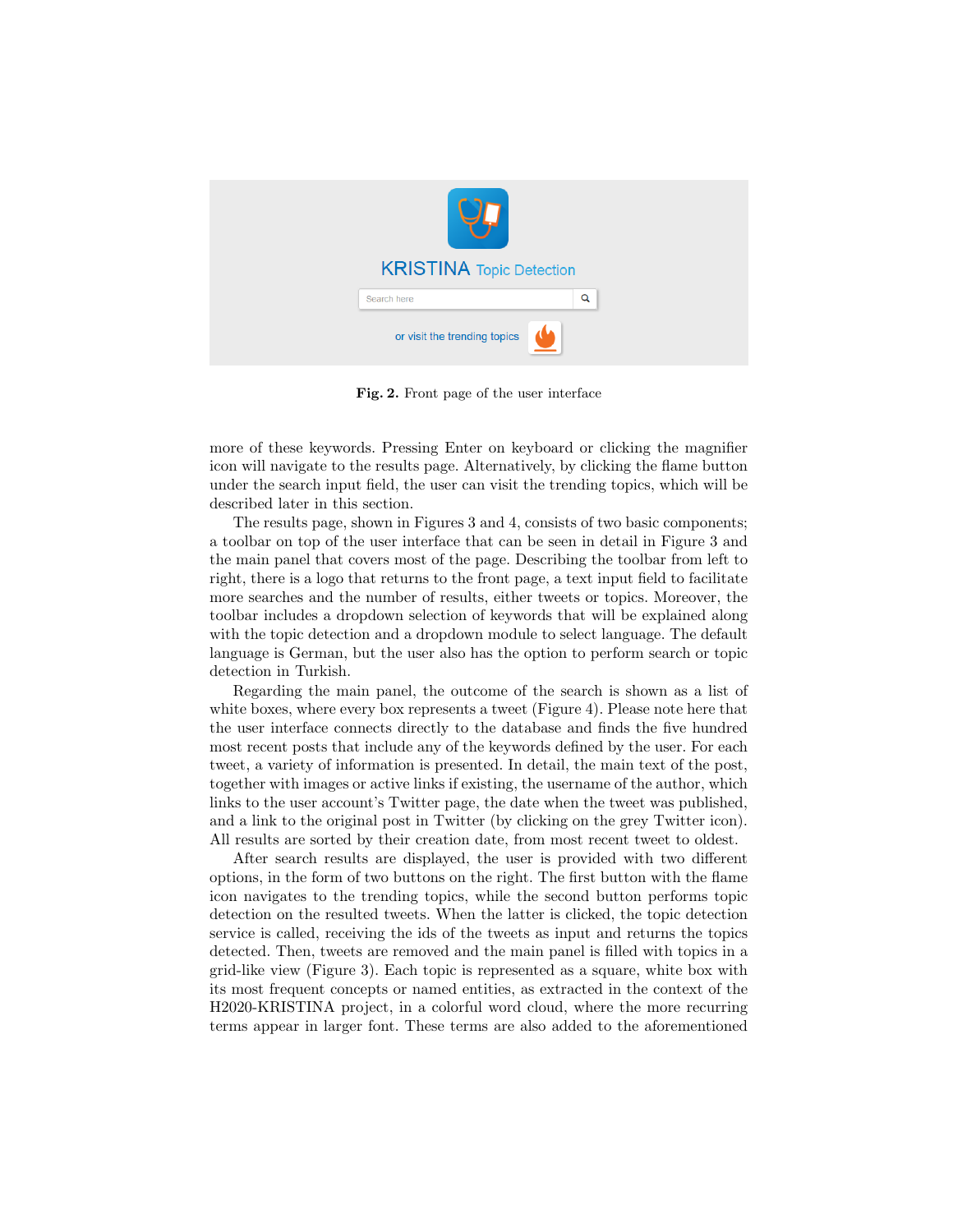

Fig. 3. Screenshot of detected topics in German; from left to right they refer to the elections in North Rhine-Westphalia (NRW), the meeting of Merkel and Macron, and the WannaCry ransomware attack.

dropdown selection in the toolbar, serving as suggested keywords to start a new search. The reload button on the top right corner can be used to call again the service and get new topics, since detection is performed dynamically. Clicking on a topic box reveals the tweets it consists of, in a manner similar to search results.

Finally, as it has already been mentioned above, another module of the user interface is the trending topics. While currently available Twitter trends refer to the most popular topics/hashtags at this given moment without further exploration criteria, the proposed system provides much more room for investigating trends by offering the option to select a target period of time, e.g. the last two days, source streams, such as interesting media and user accounts, and language, useful for trend localization. To perform this topic detection method, a variation of the previous service is invoked, passing no arguments as input (formerly set of tweet ids), but rather pre-configuring filtering options, i.e. language, user accounts and time period, in the system. The trending topics are shown exactly like the topics in Figure 3 and clicking on them navigates to the list of tweets they are composed of, displayed in the same way as previously described, e.g. in Figure 4.

#### 3.2 Interaction Modes

To illustrate the functionality of the proposed interface, we provide a simple usage scenario. Supposing that the user is not interested in a particular topic and desires to be informed about recent news in general, he/she can begin by clicking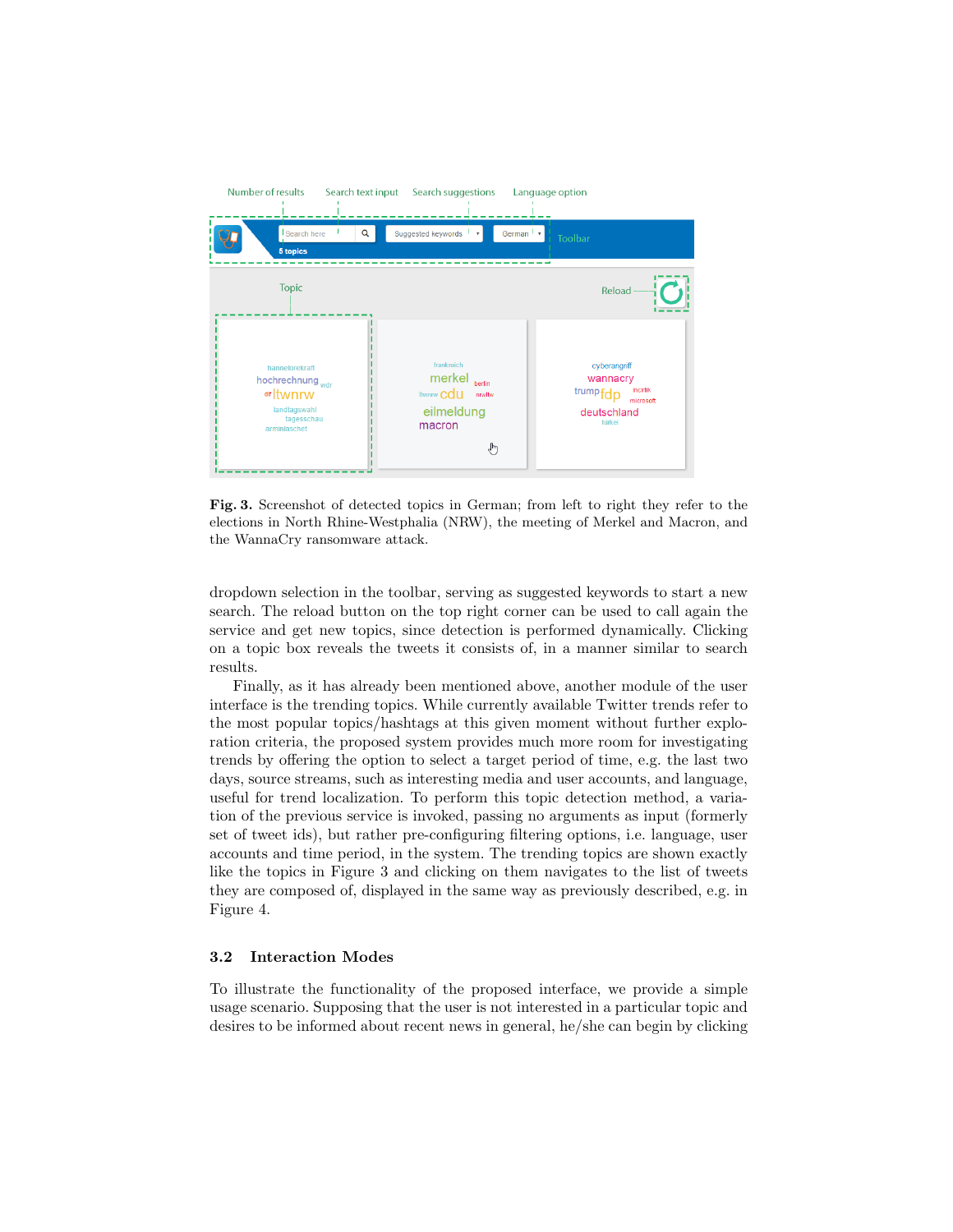

Fig. 4. Screenshot of resulted tweets in Turkish about Macron's visit to Germany

the trending topics button in the front page of Figure 2. A set of most talkedabout topics on Twitter appears as in Figure 3 and the user finds interesting the visit of French president Macron to  $Germany<sup>11</sup>$ . After clicking on this topic, he/she is able to read all the relative tweets and follow external links for more information. In order to find out more about Macron, the user selects the term "Macron" from the dropdown list of suggested keywords and initiates a search. All tweets in database containing the name of the French president are returned and can be read. The user is curious about the popularity of Macron in Turkey, so he/she changes the language by the available option in the toolbar and clicks the magnifier icon to rerun the search. When new tweets are shown in Turkish (Figure 4), the user prefers to separate them in topics before reading all of them, thus he/she clicks the topic detection button and is presented with topics based on the previous results. A click on the topic with the word "almanya" ("Germany" in Turkish) provides the user with tweets about Macron's visit to Berlin, as posted by Turkish accounts.

# 4 Conclusion

We have demonstrated a topic detection and visualisation tool, that filters Twitter posts by topic or keyword, in two different languages; German and Turkish. The system offers to the user multiple navigation options to handle large streams

 $\frac{11 \text{ http://edition.cnn.com/2017/05/15/world/macron-merkel-meeting/}}{11 \text{ http://edition.cnn.com/2017/05/15/world/macron-merkel-meeting/}}$